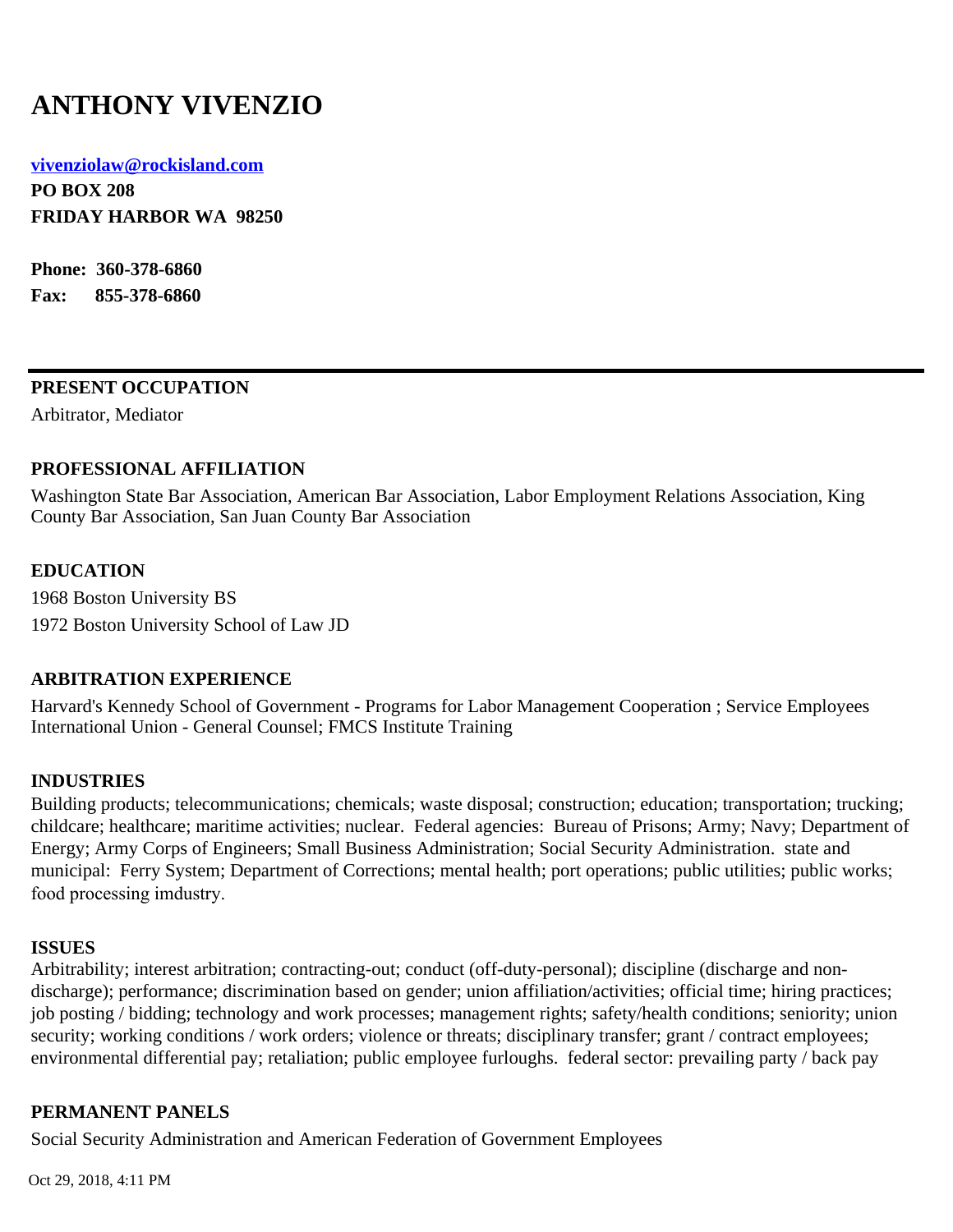## **PERMANENT PANELS**

## **ARBITRATION ROSTER(S)**

Federal Mediation and Conciliation Services (FMCS), Washington Public Employment Relations Commission (WA PERC), American Arbitration Association (AAA), Oregon Employment Relations Board (OERB)

### **PUBLISHED CASES**

Mat-Su Principals' Association and Matanuska-Susitna Borough School District, August 27, 2018 (pending publication); United Power Trades Organization and United States Department of the Army, US Army Corps of Engineers, Northwester Division, Pacific Region, 66 FLRA No.87, January 31, 2012 ; City of Portland (ORE.) and Portland Police Commanding Officers Association, 134 LA 389, June 6, 2014; Commander Navy Region Northwest and International Association of Firefighters, Local F-82, FMCS Case No. 16-56209-6, 137 LA 146, December 13, 2016;

### **SIGNIFICANT PUBLICATIONS**

I have generated material of limited distribution to be used for training sessions, addressing progressive discipline and past practices.

### **PER DIEM FEE**

1700.00

### **DOCKET FEE**

No Charge

#### **CANCEL FEE**

1700.00 per scheduled day of hearing

#### **GRIEVANCE ARBITRATION**

1700.00

### **CANCELLATION POLICY**

For labor arbitration cases, \$1700 is billed per scheduled day of hearing if notice is received less than a month prior to the commencement of the scheduled hearing unless the parties substitute another matter for the same period. Cancellation charges levied by hotels or airlines resulting from hearing postponement or cancellation will be billed as incurred. The cancellation fee is shared by the parties unless they have agreed otherwise.

### **INT ARBT, FACT FND & LABOR MED**

Mediation, Interest Arbitration: \$250 per hour for all time spent (except for first hour of pre-hearing or pre-mediation telephone conferences), with a 4-hour minimum fee for each hearing or mediation session.